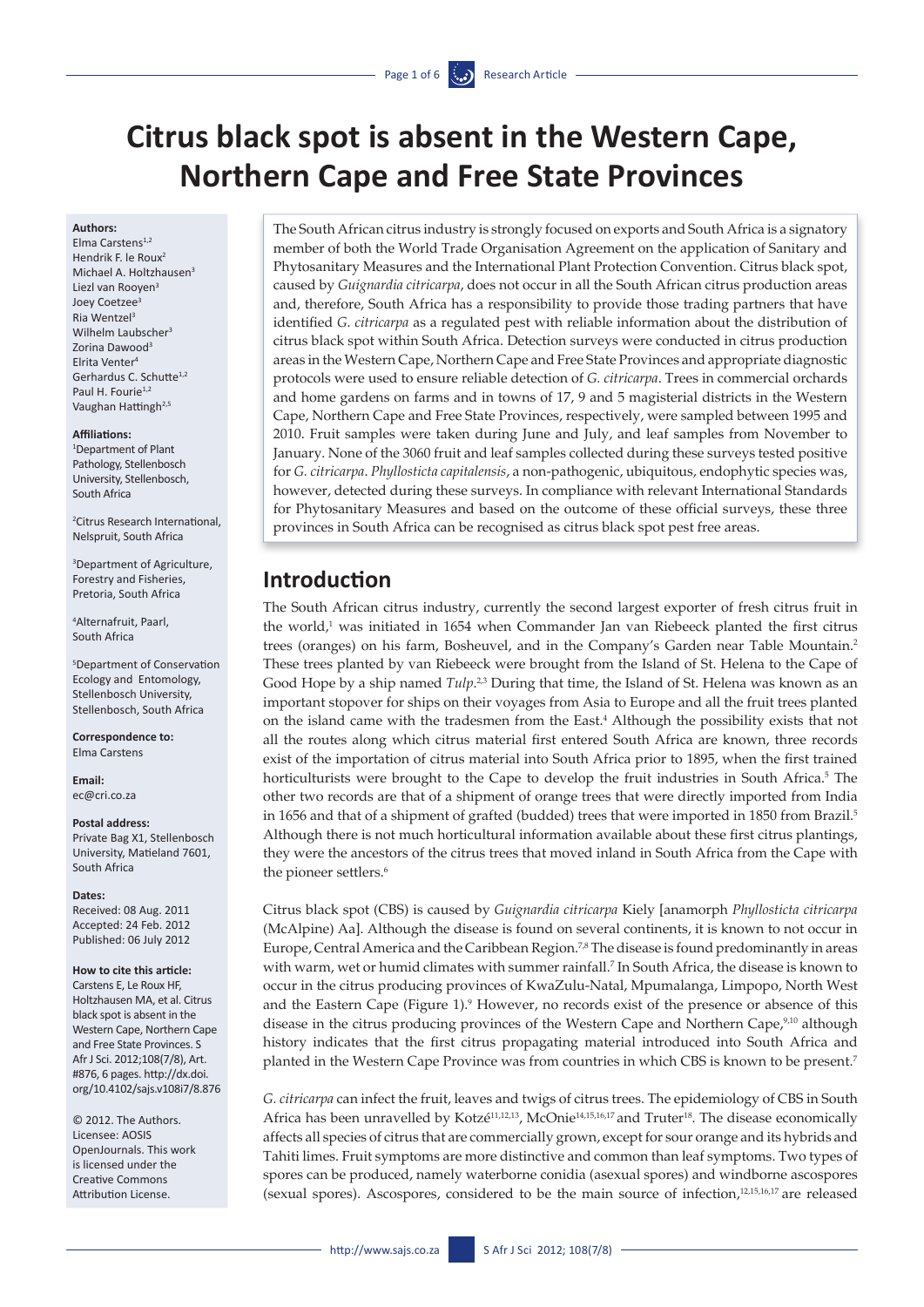#### Page 2 of 6  $\ddot{\bullet}$ .



**FIGURE 1:** Occurrence of citrus black spot (CBS) in South Africa.

from perithecia that have developed on fallen, infected leaves, lying on the orchard floor (leaf litter). Perithecia occur only on leaf litter and not on fruit or on leaves that are still on the tree.11,14

Studies to date have shown that more than one distinct species of *Guignardia* are associated with citrus.14,18,19,20 In South Africa, the presence of two species, *G. citricarpa* and *G. mangiferae,* have been reported on citrus.21 *G. mangiferae*  is an omnipresent, non-pathogenic, endophyte species that occurs on many plants.19 The name *Phyllosticta capitalensis* was recently proposed instead of *G. mangiferae* for the endophytic species in *Citrus.*<sup>22</sup>

South Africa, being a signatory member of both the World Trade Organisation Agreement on the application of Sanitary and Phytosanitary Measures and the International Plant Protection Convention has certain associated responsibilities. Some of these responsibilities are that phytosanitary measures to protect South Africa must be based on scientific data and international standards and that reliable information must be provided to trading partners about the presence and distribution of plant pests within South Africa.<sup>23</sup> South Africa is currently free from a number of devastating exotic citrus pests; however, certain pests present in South Africa, such as the fungus that causes CBS, are of quarantine importance (as regulated pests) $24$  to some of South Africa's trading partners. The USA only permits import of fresh citrus fruit from CBS-free areas, while Japan and India allow the import of consignments of fresh citrus fruit that are free from visible symptoms of CBS. The European Union and Iran allow the import of fresh citrus fruit that has been produced in CBSfree areas or from production sites where no CBS infected fruit have been detected in official inspections. Consequently, the reliable identification of CBS-free citrus production areas in South Africa is of great importance for the South African citrus industry because of its heavy reliance on exports.

The aim of this study was to determine the presence or absence of the CBS pathogen, *G. citricarpa,* in the Western Cape, Northern Cape and Free State Provinces. This aim was achieved through various surveys spanning a period of 15 years and by using available and accepted identification protocols.

# **Materials and methods Detection surveys**

South Africa is divided into nine provinces, which in turn are divided into magisterial districts. In order to assess the status of *Guignardia* species in three provinces (Western Cape, Northern Cape and Free State), magisterial districts with commercial citrus production or with the potential for future plantings were included in the surveys (Figure 1).

The surveys were conducted in a manner that is relevant to the biology of *G. citricarpa*, and in accordance with relevant **International Standards for Phytosanitary Measures (ISPM).** The survey procedures were determined by diagnostic protocols available at the time. Lemons and Valencia oranges are the most susceptible to CBS and, according to Kotzé<sup>12</sup>, in an area with no history of CBS, the disease appears first on lemons. Trees were therefore sampled in commercial orchards and in home gardens on farms and towns to preferentially include older orchards (at least 15 years old and neglected) of the sensitive citrus types (lemons and Valencia oranges). However, in areas with no lemon or Valencia trees, samples were taken from Navel oranges, grapefruit and soft citrus trees.

> The first surveys in the Western Cape were conducted during 1995 in 11 magisterial districts and a sample site was regarded as a single selected tree. In this survey, samples were only collected from trees in commercial orchards. Samples (four mature fruits and nine leaves) were collected between May and June from the 860 sample sites (Table 1).

> In the Northern Cape, the first survey was conducted in 1998 in the magisterial district of Hartswater (the only district with commercial citrus production at that time) and a sample site was regarded as a randomly selected tree. Samples were taken from trees in commercial orchards and home gardens. Fruit samples (four mature fruits) were collected in August. Leaf samples (12 dry abscised leaves from underneath the tree) were collected in November from the 300 sample sites previously visited to collect fruit samples (Table 1).

> As citrus production has expanded in South Africa, more plantings have been established in the Western Cape and Northern Cape and therefore further detection surveys were conducted in these two provinces from 2000 onwards. Surveys were also extended to the Free State Province, which borders the Northern Cape. Preliminary surveys were followed by more comprehensive confirmatory surveys. For these surveys, a sample site in orchards was regarded as 25 trees per 2 ha, and in home gardens as a single selected tree. Fruit samples were collected in June and July and leaf samples between October and January from the sites previously visited to collect fruit samples.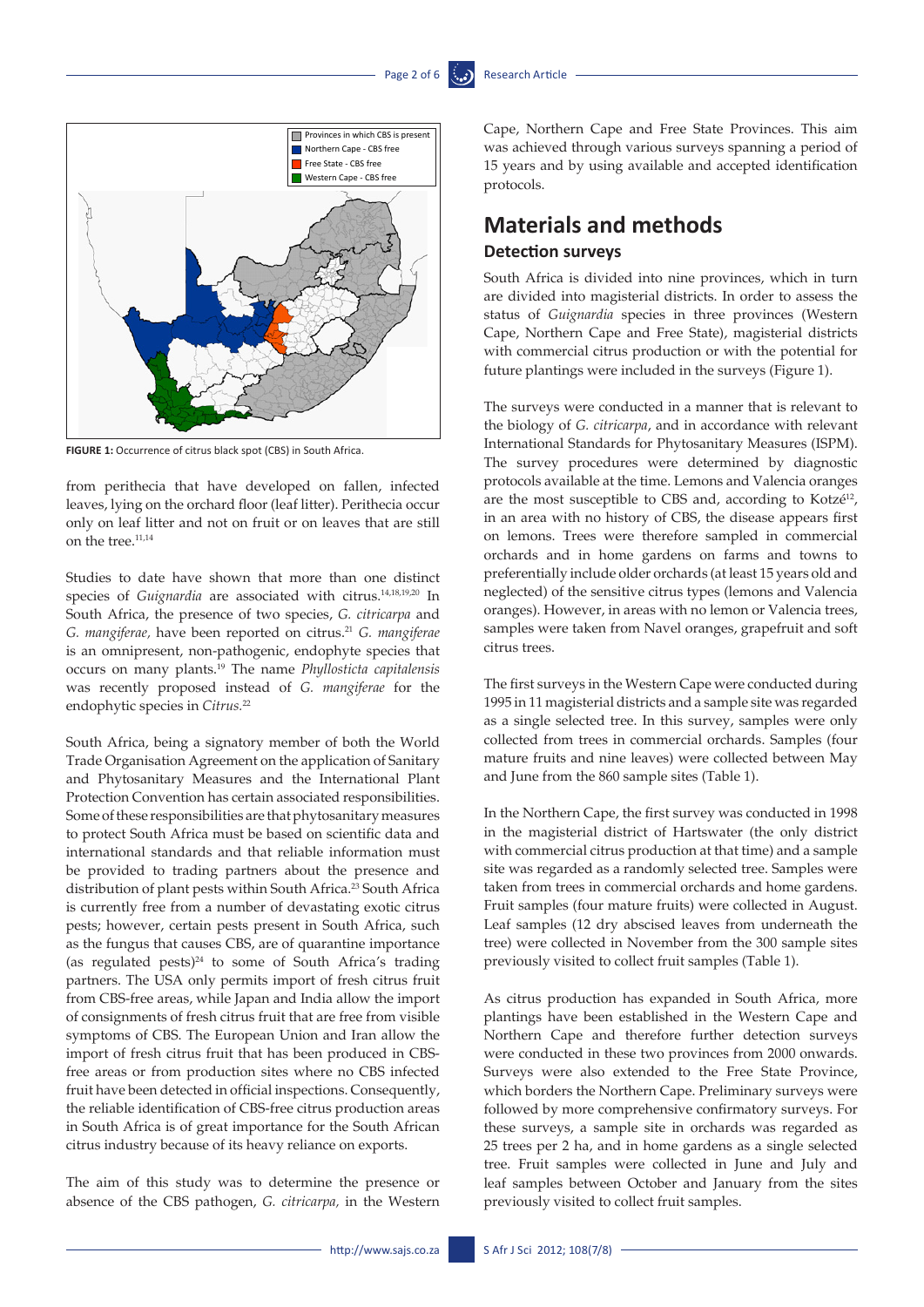| 10m 1995 to 2010                           |                     |                                                                                                    |               |                           |                           |                       |                                                         |                                   |                                       |                                           |
|--------------------------------------------|---------------------|----------------------------------------------------------------------------------------------------|---------------|---------------------------|---------------------------|-----------------------|---------------------------------------------------------|-----------------------------------|---------------------------------------|-------------------------------------------|
| Date                                       | Province            | <b>Magisterial district</b>                                                                        | Sample type   | Number of Site<br>samples |                           | on fruit or<br>leaves | <b>CBS lesions Guignardia</b><br>citricarpa<br>isolates | Guignardia<br>spores<br>on leaves | Guignardia<br>citricarpa<br>using PCR | Phyllosticta<br>capitalensis<br>using PCR |
| 1995 (May - June)                          | <b>Western Cape</b> | Citrusdal, Clanwilliam                                                                             | Fruit; leaves | 300                       | Orchards                  | No                    | No                                                      |                                   |                                       |                                           |
|                                            |                     | Paarl, Stellenbosch,<br>Somerset West                                                              | Fruit; leaves | 300                       | Orchards                  | <b>No</b>             | <b>No</b>                                               |                                   |                                       |                                           |
|                                            |                     | Worcester, Robertson,<br>Montagu, Swellendam,<br>Heidelberg, Ladismith                             | Fruit; leaves | 260                       | Orchards                  | No                    | <b>No</b>                                               |                                   |                                       |                                           |
| 1998 (August)                              | Northern Cape       | Hartswater                                                                                         | Fruit         | 300                       | Orchards;<br>home gardens | No                    | No                                                      |                                   |                                       |                                           |
| 1998 (November)                            | Northern Cape       | Hartswater                                                                                         | Leaves        | 300                       | Orchards;<br>home gardens | No                    | No                                                      |                                   |                                       |                                           |
| 2002 (July)                                | Northern Cape       | Herbert, Hay, Prieska,<br>Gordonia, Kenhardt,<br>Namaqualand                                       | Fruit         | 31                        | Orchards;<br>home gardens | No                    |                                                         |                                   |                                       |                                           |
| 2002 (October)                             | Northern Cape       | Herbert, Hay, Prieska,<br>Gordonia, Kenhardt,<br>Namaqualand                                       | Leaves        | 31                        | Orchards;<br>home gardens | No                    |                                                         | <b>No</b>                         |                                       |                                           |
| 2002 (December)                            | Western Cape        | Mossel Bay                                                                                         | Leaves        | 13                        | Orchards;<br>home gardens | No                    |                                                         | Yes                               | No                                    | Yes                                       |
| 2004 (January)                             | <b>Western Cape</b> | Knysna                                                                                             | Leaves        | 29                        | Orchards;<br>home gardens | No                    | $\overline{a}$                                          | Yes                               | No                                    | Yes                                       |
| 2004 (July)                                | Free State          | Philippolis, Fauresmith,<br>Jacobsdal, Boshof                                                      | Fruit         | 20                        | Orchards;<br>home gardens | No                    |                                                         |                                   |                                       |                                           |
| 2004 (December)                            | <b>Free State</b>   | Philippolis, Fauresmith,<br>Jacobsdal, Boshof                                                      | Leaves        | 20                        | Orchards;<br>home gardens | No                    |                                                         | No                                |                                       |                                           |
| 2004 (December)                            | Western Cape        | Mossel Bay                                                                                         | Leaves        | 13                        | Orchards;<br>home gardens | No                    |                                                         | Yes                               | No                                    | Yes                                       |
| December<br>2004 – January<br>2005         | <b>Western Cape</b> | Knysna                                                                                             | Leaves        | 29                        | Orchards;<br>home gardens | No                    |                                                         | Yes                               | No                                    | Yes                                       |
| 2005<br>(June – July)                      | Northern Cape       | Herbert, Hay, Prieska,<br>Gordonia, Kenhardt,<br>Namaqualand, Hopetown,<br>Kimberley, Barkley West | Fruit         | 200                       | Orchards;<br>home gardens | No                    | No                                                      |                                   |                                       |                                           |
| November<br>2005 - January<br>2006         | Northern Cape       | Herbert, Hay, Prieska,<br>Gordonia, Kenhardt,<br>Namaqualand, Hopetown,<br>Kimberley, Barkley West | Leaves        | 200                       | Orchards;<br>home gardens | No                    | <b>No</b>                                               | Yes                               | No                                    | Yes                                       |
| 2005 (June – July)                         | <b>Free State</b>   | Philippolis, Fauresmith,<br>Jacobsdal, Boshof,<br>Koffiefontein                                    | Fruit         | 150                       | Orchards;<br>home gardens | No                    | No.                                                     |                                   |                                       |                                           |
| November 2005 -<br>January 2006            | <b>Free State</b>   | Philippolis, Fauresmith,<br>Jacobsdal, Boshof,<br>Koffiefontein                                    | Leaves        | 150                       | Orchards;<br>home gardens | No                    | <b>No</b>                                               | <b>No</b>                         |                                       |                                           |
| 2007 (June - July)                         | <b>Western Cape</b> | Vredendal, Van<br>Rhynsdorp, Mossel Bay,<br>George, Knysna                                         | Fruit         | 347                       | Orchards;<br>home gardens | No                    | No                                                      |                                   |                                       |                                           |
| November 2007 -<br>January 2008            | <b>Western Cape</b> | Vredendal, Van<br>Rhynsdorp, Mossel Bay,<br>George, Knysna                                         | Leaves        | 325                       | Orchards;<br>home gardens | No                    | <b>No</b>                                               | <b>No</b>                         |                                       |                                           |
| 2010 (November –<br>December)              | <b>Western Cape</b> | Mossel Bay, Knysna                                                                                 | Leaves        | 7                         | Orchards;<br>home gardens | No                    | No                                                      | Yes                               | No                                    | Yes                                       |
| 2010 (November - Western Cape<br>December) |                     | Riversdale                                                                                         | Leaves        | 35                        | Orchards;<br>home gardens | No                    | No                                                      | <b>No</b>                         |                                       |                                           |

**TABLE 1:** Surveys conducted for the presence of citrus black spot (CBS) in magisterial districts of the Northern Cape, Western Cape and Free State Provinces of South Africa from 1995 to 2010.

Preliminary surveys were conducted in the Northern Cape and Free State in 2002 and 2004, respectively. In 2002, 31 sites were sampled in six magisterial districts of the Northern Cape and in 2004, 20 sites were sampled in four magisterial districts of the Free State. In 2005 and 2006, a comprehensive survey was conducted which included three additional magisterial districts in the Northern Cape and one in the Free State. A total of 350 fruit and leaf samples were taken (Table 1).

Preliminary and comprehensive detection surveys were also conducted between 2002 and 2010 in six additional magisterial districts of the Western Cape. In 2002, 2004 and 2005, preliminary detection surveys were conducted in the magisterial districts of Mossel Bay and Knysna. Only leaf samples were taken from these sites (Table 1). In 2007 and 2008, a comprehensive survey was conducted in these two magisterial districts and also in the magisterial districts of Vredendal, Van Rhynsdorp and George. A total of 347 sites were sampled to collect fruit samples. Leaf samples were taken from 325 of these sites. At 24 sites, no leaves were available for sampling because trees or orchards had been removed (Table 1). Follow up surveys were conducted in 2010 in the magisterial districts of Mossel Bay and Knysna. As part of this survey, the neighbouring Western Cape magisterial district of Riversdale was included where leaf samples were taken from 35 sites (Table 1).

In the surveys from 2000 onward, fruit samples consisting of three to five mature fruits were collected from each sample site. In commercial orchards, 300–500 fallen leaves were collected per site; in home gardens all fallen leaves were collected per site.

#### **Laboratory procedures for fruit samples**

In 1995 and 1998, three fruits per sample were incubated in plastic buckets lined with wet paper towels. Buckets were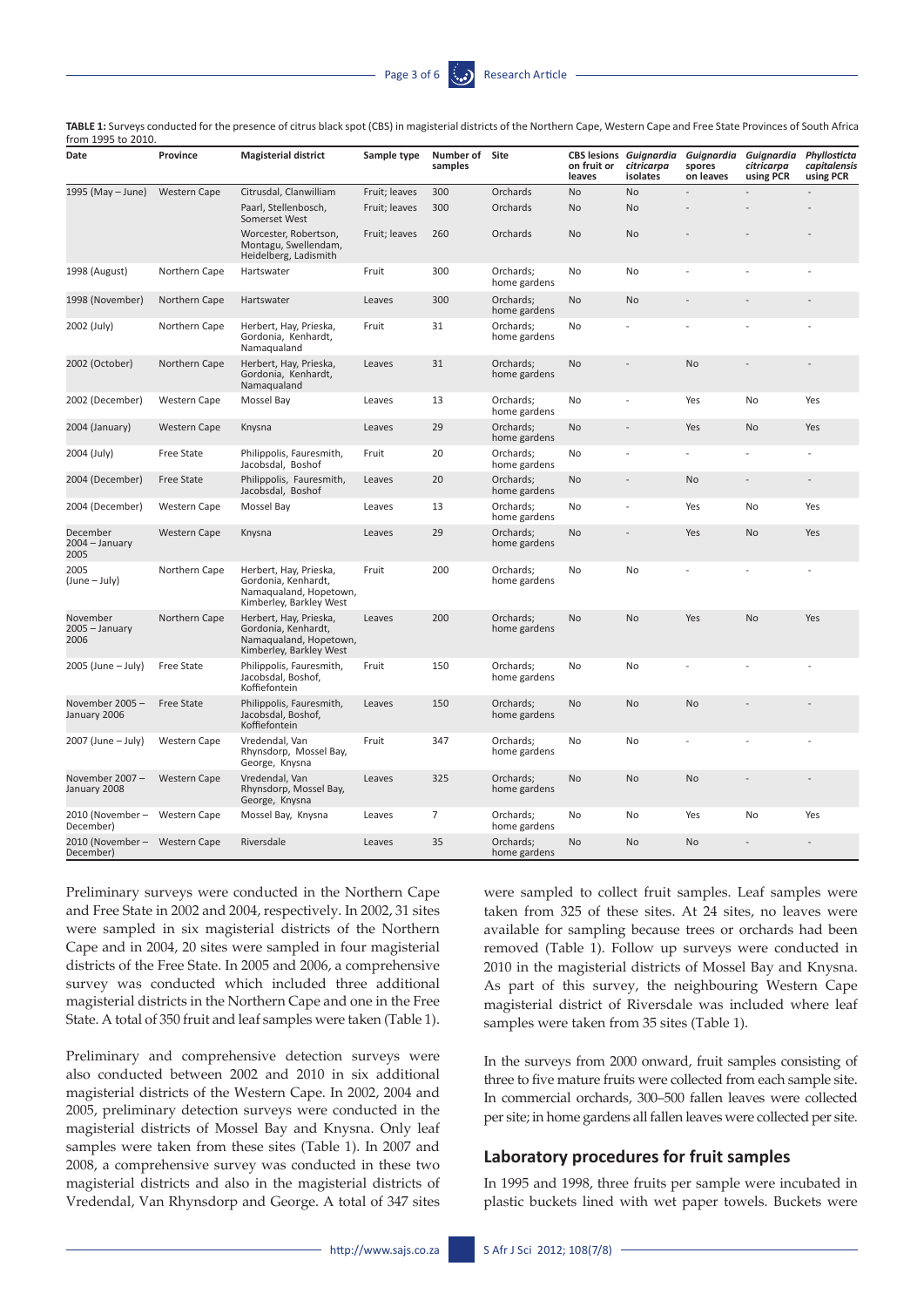sealed with plastic wrap and placed in a growth chamber at 29 °C and high humidity for 2 weeks to stimulate the development of CBS symptoms. In 1995, fruit was inspected for CBS symptoms on arrival and after the incubation period of 14 days. In 1998, the samples were inspected on arrival, after incubation for 2 weeks and again after 6 weeks. If suspected lesions were found, direct isolations were made onto potato dextrose agar (PDA) plates (Biolab, Johannesburg, South Africa). Direct plating of small pieces of the rind from one fruit per sample was also done onto PDA plates in 1995 and 1998. These plates were incubated at 22 °C for 13 days under a white fluorescent light before being examined for presumptive positive *G. citricarpa* isolates based on general colony characteristics. Pure cultures of presumptive positive *G. citricarpa* isolates were subjected to a random amplified polymorphic DNA (RAPD) analysis technique<sup>25</sup> for identification.

From 2000 onward, all the fruit per sample was incubated at temperatures from 23 °C to 25 °C under a high light intensity for 6 weeks. The fruit was inspected for the development of symptoms on arrival and weekly thereafter. If suspected lesions were found, the sample was subjected to a molecular diagnostic protocol with species-specific primers for *G. citricarpa.*<sup>26</sup> Direct isolations of the suspected lesions were also done onto oatmeal agar (OMA) plates (Biolab).19 OMA plates were incubated at 25 °C for 7 days and monitored for presumptive positive *G. citricarpa* isolates based on general colony characteristics.

#### **Laboratory procedures for leaf samples**

In 1995, seven leaves from each sampling site (including two of the leaves sampled from underneath the trees) and, in 1998, ten leaves per site were incubated in plastic buckets and monitored under the same conditions as described for fruit samples. Direct plating of small pieces of the remaining two leaves per sampling site was done onto PDA plates and incubated and monitored as described for fruit samples.

From 2000 onwards, detection and presumptive identification of *Guignardia* ascospores were done according to the method described by Truter et al*.* 27,28 If any ascospores resembling the morphology of *G. citricarpa* were found, the sample was subjected to a molecular diagnostic protocol with speciesspecific primers for *G. citricarpa*. 26 Direct isolation of these samples was also done onto OMA plates. OMA plates were incubated and monitored as described for fruit samples.

#### **Identification**

Identification of presumptive positive isolates in 1995 and 1998 was performed using light microscopy and taxonomic keys for the genus,<sup>29</sup> as well as RAPD analysis.<sup>25</sup> From 2000, identification was performed using colony characteristics on OMA (where isolates producing a distinct diffuse yellow pigment were regarded as *G. citricarpa*19) and species-specific primers for *G. citricarpa.*<sup>26</sup>

For the molecular-based identifications, leaves or fruit lesions of the presumptive positive *Guignardia* samples were ground to a fine powder in liquid nitrogen. DNA extraction was

http://www.sajs.co.za S Afr J Sci 2012; 108(7/8) -

performed using the Qiagen DNEasy Extraction Kit (Qiagen, Hilden, Germany) as per the manufacturer's instructions. The species-specific primer pair 5'-GAA AGG TGA TGG AAG GGA G-3' (CITRIC1) and 5'-AGT ATA CAA AAC TCA AGA ATT C-3' (CAMEL2), developed by Meyer et al*.* 26, and the ITS4 primer were used in the amplification reaction. Amplification with these primers was performed using the polymerase chain reaction (PCR) conditions recommended by Meyer et al.<sup>26</sup> Positive and negative controls (using water instead of template DNA) were included. PCR products were analysed in a 1.5% (wt/vol) agarose gel and visualised under UV light after ethidium bromide (10 mg/mL) staining. An amplicon of approximately 580 bp was recorded as positive for *G. citricarpa* and an amplicon of 430 bp was recorded as positive for *P. capitalensis*, but negative for *G. citricarpa*.

### **Results**

During the surveys conducted in 1995 and 1998, no typical CBS symptoms were observed either during field inspections or by visual examination of the samples after incubation of fruit and leaves. Furthermore, no *G. citricarpa* isolates were found in 1995 from a total of 17 200 isolations made from fruit and leaves on PDA plates. Likewise there were no positive *G. citricarpa* identifications from the 4000 isolates obtained in 1998. In the surveys conducted from 2000 onward, no symptoms of CBS were observed during field inspections or by visual examination of the fruit and leaf samples and incubated fruit.

During the preliminary detection surveys in Mossel Bay and Knysna in 2002, 2004 and 2005, 14 leaf samples tested positive for *Guignardia* spores using the inoculum monitor. Four samples tested positive for *Guignardia* spores during the comprehensive survey conducted in 2005 and 2006 in the Northern Cape. These samples were collected in the magisterial districts of Herbert, Gordonia and Hopetown. *Guignardia* spores were also found in four samples collected during the follow-up survey in 2010 in the magisterial district of Knysna. However, none of these 22 presumptive positive samples yielded a 580-bp amplicon following PCR amplification with the species-specific primer pairs. Only DNA from the CBS positive control yielded an amplicon of 580 bp. All of the 22 samples yielded an amplicon of 430 bp with the species-specific primer pairs. None of the 22 isolates produced the distinct diffuse yellow pigment on OMA plates (Table 1). These samples were, therefore, recorded as positive for *P. capitalensis*, and negative for *G. citricarpa*.

# **Discussion**

Plant health has always influenced international trade.<sup>30</sup> A key element in market access negotiations is the provision of lists of all pests associated with a specific crop within the exporting country to its trading partners. Long delays can occur when this information is not readily available. South Africa is an export-driven country and the citrus industry is continuously seeking access to new markets, and at the same time, the expansion and maintenance of existing markets.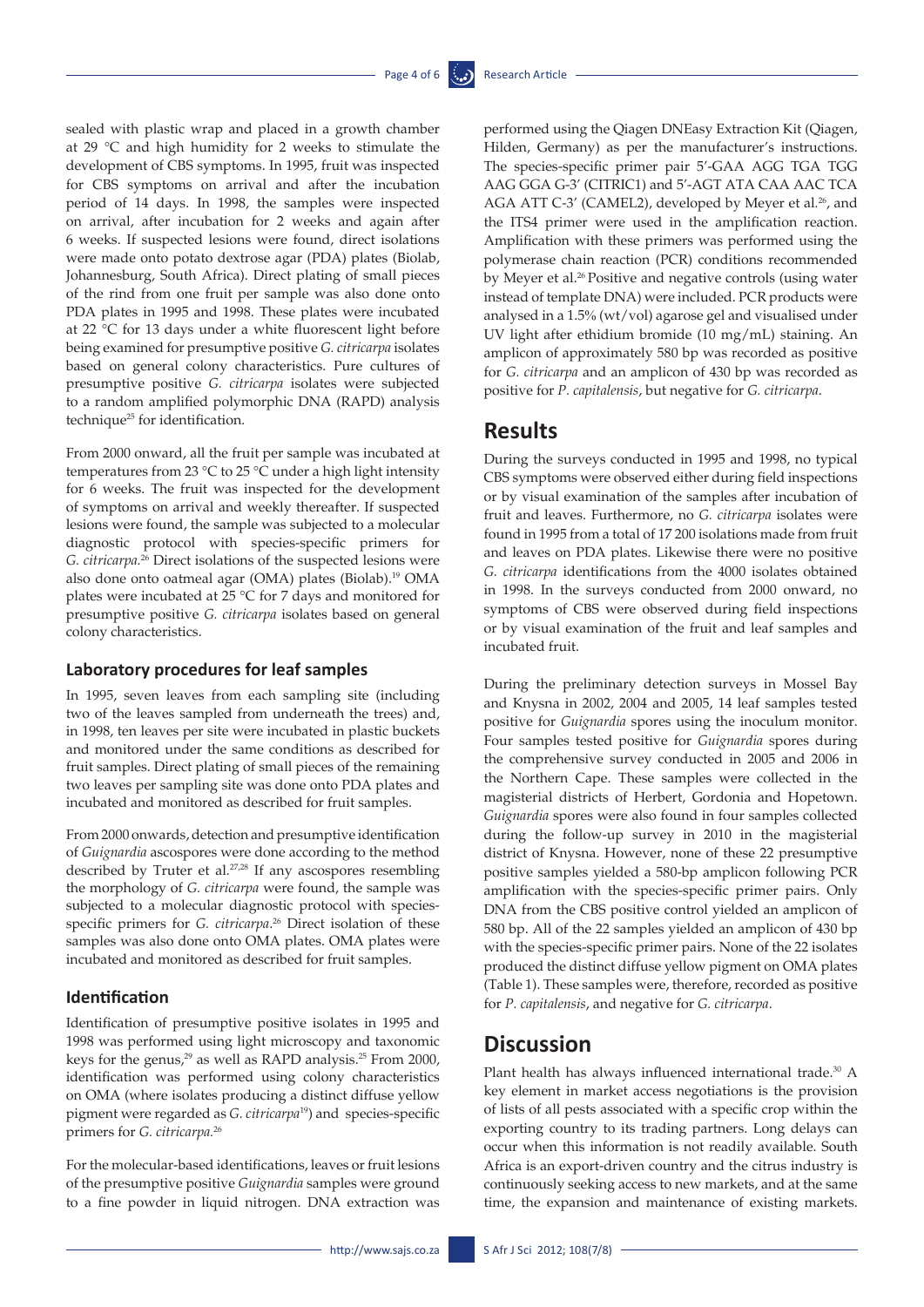In order for the South African government to take part in such negotiations, they must have access to accurate and scientifically peer-reviewed information on the distribution and occurrence of plant pests identified by trading partners to be of phytosanitary importance.

In South Africa, CBS has never been observed or detected in certain citrus production areas (the Western Cape and Northern Cape), although history indicates that orchards in the Western Cape were established with propagation material which originated from countries with CBS. Subsequently, orchards were also established in these areas with propagation material from the northern parts of the country where CBS occurs, before legislation was implemented to control the movement of citrus propagation material. Infected propagation material is regarded as the most prominent means of distribution of CBS to new areas,<sup>12</sup> and according to Wager<sup>31</sup> there is evidence in South Africa of CBS being introduced into CBS-free areas by means of latently infected trees. However, climatic conditions play an important role in the successful establishment of this disease.<sup>32</sup> Climate modelling studies<sup>9,18</sup> have indicated that the Western Cape and Northern Cape Provinces are unsuitable for CBS, which therefore explains why these areas have remained CBS free despite repeated challenges.

Whereas there was strong circumstantial evidence that CBS is not present in the provinces surveyed,<sup>10,12,31</sup> scientific evidence was required by trading partners to support the declaration of such areas as pest free.<sup>33</sup> Our detection surveys conducted over a period of 15 years (1995 to 2010) provide such evidence. In accordance with the relevant ISPM (ISPM 4 - Requirements for the establishment of pest free areas)33 and based on the outcome of these official surveys from 1995 to 2010, the Western Cape, Northern Cape and Free State Provinces can be recognised as CBS pest free areas.

The status of CBS pest free areas is continuously monitored, through the routine official quality and phytosanitary inspections conducted on fruit for export. The pest free status of these provinces is also protected by government legislation.34 This legislation prohibits the movement of propagation material of species of *Citrus* and related plants such as *Fortunella*, *Limonia*, *Poncirus*, *Swinglea* and crosses thereof from provinces where CBS is present to these CBSfree provinces. Nonetheless, periodic follow-up surveys should be undertaken to ensure compliance with the relevant International Standards for Phytosanitary Measures.

# **Acknowledgements**

The Department of Agriculture, Forestry and Fisheries, Citrus Research International, Citrus Growers Association of Southern Africa, University of Pretoria, Agricultural Research Council, QMS Agri Science, Hans la Grange, Ballie Wahl and Marelize de Villiers are thanked for financial, technical and administrative support. Prof. J.M. Kotzé is gratefully acknowledged for his most valuable support, guidance and advice on these surveys.

#### **Competing interests**

We declare that we have no financial or personal relationships which may have inappropriately influenced us in writing this paper.

#### **Authors' contributions**

H.l.R., V.H. and M.H. were the project leaders. H.l.R., P.F., R.W., E.V. and E.C. were responsible for the experimental and project design. Most of the field work and experiments were performed by H.l.R., E.C., J.C., R.W., L.v.R. and W.L. Some of the experiments and field work were performed by E.V., Z.D. and G.S. The manuscript was written by E.C.

### **References**

- 1. Key industry statistics. Durban: Citrus Growers' Association of Southern Africa; 2010.
- 2. Chapot H. The citrus plant. In: Citrus. Basle: Ciba-Geigy Agrochemicals, Ciba-Geigy Ltd., 1975; p. 6–13.
- 3. Powell HC. The culture of the orange and allied fruits. South African Agricultural series no. 8. Pretoria: Central News Agency Ltd.; 1930.
- 4. Allwright WJ. The controlled marketing of citrus fruit in South Africa. PhD thesis, Pretoria, University of Pretoria, 1945.
- 5. Allwright WJ. South African Co-operative Citrus Exchange Limited. Pretoria: Electric Printing Works (Pty) Ltd; 1957.
- 6. Oberholzer PCJ. Citrus culture in Africa south of the Sahara. Proc Int Soc Citric. 1969;1:111–120.
- 7. CAB International Crop Protection Compendium Globule Module. Wallingford, UK: Commonwealth Agricultural Bureau International; 2011.
- 8. Phytosanitary alert system. Ottawa: North American Plant Protection Organization; 2010. Available from: http://www.pestalert.org/oprDetail. cfm?oprID=421.
- 9. Paul I, Van Jaarsveld AS, Korsten L, Hattingh V. The potential global geographical distribution of citrus black spot caused by *Guignardia citricarpa*  Kiely: Likelihood of disease establishment in the European Union. Crop Prot. 2005;24:297–308.<http://dx.doi.org/10.1016/j.cropro.2004.08.003>
- 10. McOnie KC. Apparent absence of *Guignardia citricarpa* Kiely from localities where citrus black is absent. S Afr J Agri Science. 1964;7:347–354.
- 11. Kotzé JM. Studies on the black spot disease of citrus caused by *Guignardia citricarpa* Kiely, with particular reference to its epiphytology and control at Letaba. DSc(Agric) thesis, Pretoria, University of Pretoria, 1963.
- 12. Kotzé JM. Epidemiology and control of citrus black spot in South Africa. Plant Dis. 1981;65:945–950.<http://dx.doi.org/10.1094/PD-65-945>
- 13. Kotzé JM. History and epidemiology of citrus black spot in South Africa. Proc Int Soc Citric. 1996;2:1296–1299.
- 14. McOnie KC. The latent occurrence in citrus and other hosts of a *Guignardia* easily confused with *G. citricarpa*, the citrus black spot pathogen. Phytopathology. 1964;54:40–43.
- 15. McOnie KC. Source of inoculum of *Guignardia citricarpa,* the citrus black spot pathogen. Phytopathology. 1964;54:64–67.
- 16. McOnie KC. Orchard development and discharge of ascospores of *Guignardia citricarpa* and the onset of infection in relation to the control of citrus black spot. Phytopathology. 1964;54:1148–1453.
- 17. McOnie KC. Germination and infection of citrus by ascospores of *Guignardia citricarpa* in relation to control of black spot. Phytopathology. 1967;57:743–746.
- 18. Truter M. Epidemiology of citrus black spot disease in South Africa and its impact on phytosanitary trade restrictions. PhD thesis, Pretoria, University of Pretoria, 2010.
- 19. Baayen RP, Bonants PJM, Verkley G, et al. Nonpathogenic isolates of the citrus black spot fungus, *Guignardia citricarpa*, identified as a cosmopolitan endophyte of woody plants, *Guignardia mangiferae* (*Phyllosticta*
- 20. Wulandari NF, To-anun C, Hyde KD, et al. *Phyllosticta citriasiana* sp. nov., the cause of citrus tan spot of *Citrus maxima* in Asia. Fungal Divers. 2009;34:23–39.
- 21. Meyer L, Slippers B, Korsten L, Kotzé JM, Wingfield MJ. Two distinct *Guignardia* species associated with citrus in South Africa. S Afr J Science. 2001;97:191–194.